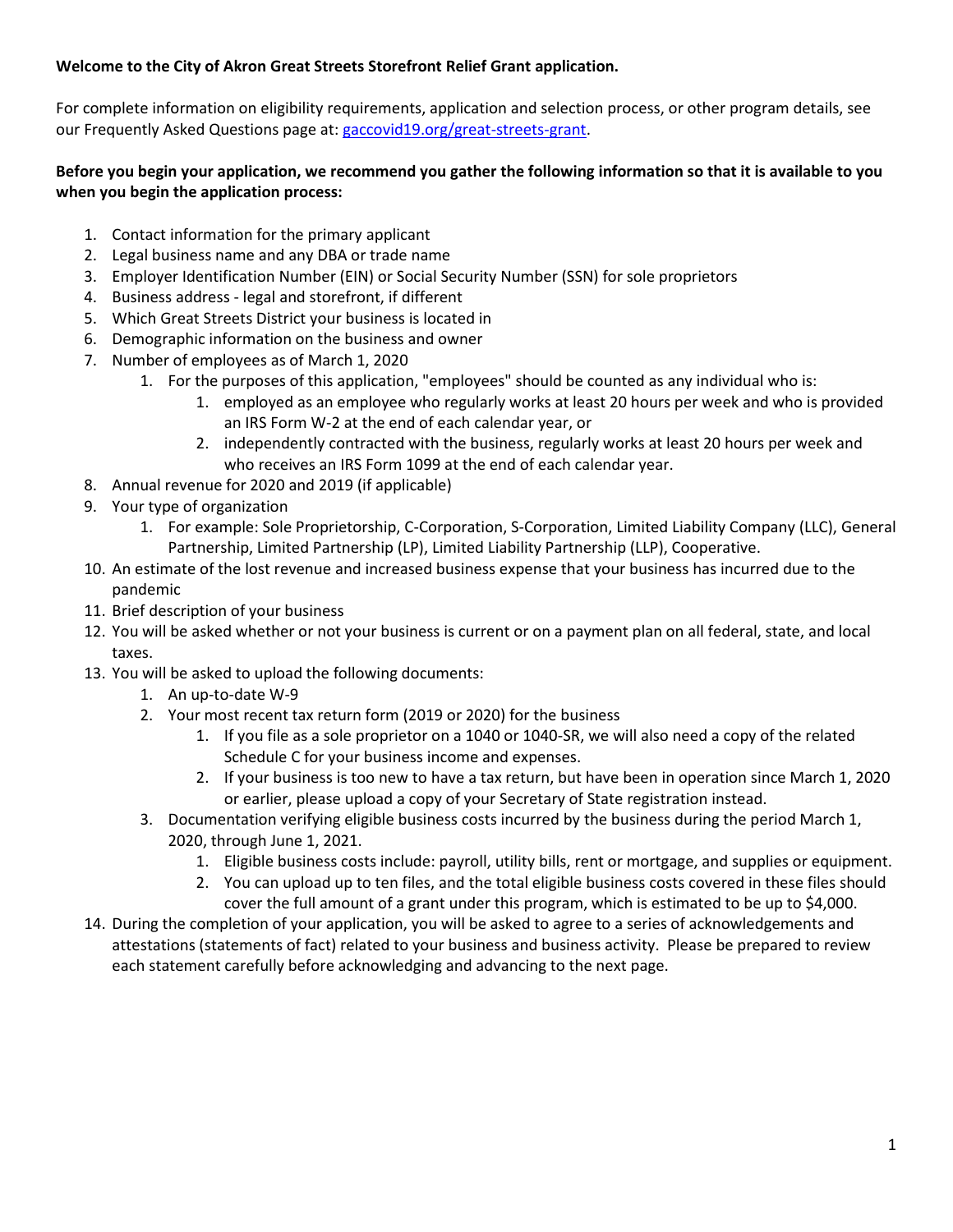## **City of Akron Great Streets Storefront Relief Grant Application**

1. Please provide the following contact information for the person who will serve as the primary contact for communication about this grant application. Please note, if we cannot reach you about your application at the contact information provided below, you will miss important communication, agreements and other correspondence that may eliminate you from consideration for the grant.

| First Name          |
|---------------------|
| Last Name           |
| <b>Phone Number</b> |
| Email               |

2. Please enter the name of your business. If your business is registered with the Ohio Secretary of State, please enter the name as it appears on your registration. (Example: The ABC Company, LLC)

If you would like to search for your business on the Ohio Secretary of State's business search page, you can do so at: https://businesssearch.ohiosos.gov/

\_\_\_\_\_\_\_\_\_\_\_\_\_\_\_\_\_\_\_\_\_\_\_\_\_\_\_\_\_\_\_\_\_\_\_\_\_\_\_\_\_\_\_\_\_\_\_\_\_\_\_\_\_\_\_\_\_\_\_\_\_\_\_\_\_\_\_\_\_\_\_\_\_\_\_\_\_\_\_\_\_\_\_\_\_\_\_\_\_\_\_

- 3. Please enter any DBA(s) or trade name(s) of your business. (Example: The ABC; ABC Co.)
- 4. Please provide the 9-digit Employer Identification Number (EIN) for your business (or the primary owner's Social Security Number (SSN) if the business is a sole proprietorship). (Example: 023456789)

\_\_\_\_\_\_\_\_\_\_\_\_\_\_\_\_\_\_\_\_\_\_\_\_\_\_\_\_\_\_\_\_\_\_\_\_\_\_\_\_\_\_\_\_\_\_\_\_\_\_\_\_\_\_\_\_\_\_\_\_\_\_\_\_\_\_\_\_\_\_\_\_\_\_\_\_\_\_\_\_\_\_\_\_\_\_\_\_\_\_\_

\_\_\_\_\_\_\_\_\_\_\_\_\_\_\_\_\_\_\_\_\_\_\_\_\_\_\_\_\_\_\_\_\_\_\_\_\_\_\_\_\_\_\_\_\_\_\_\_\_\_\_\_\_\_\_\_\_\_\_\_\_\_\_\_\_\_\_\_\_\_\_\_\_\_\_\_\_\_\_\_\_\_\_\_\_\_\_\_\_\_\_

- 5. Is the number provided above an individual's Social Security Number (SSN) or a business's Employer Identification Number (EIN)? (Circle one) SSN SSN EIN
- 6. Please enter the legal address used for filings, notifications and other legal correspondence for your business. (example: 123 Main Street, Suite 201; Akron; Ohio; 44311; Summit)

| County_ |  |  |
|---------|--|--|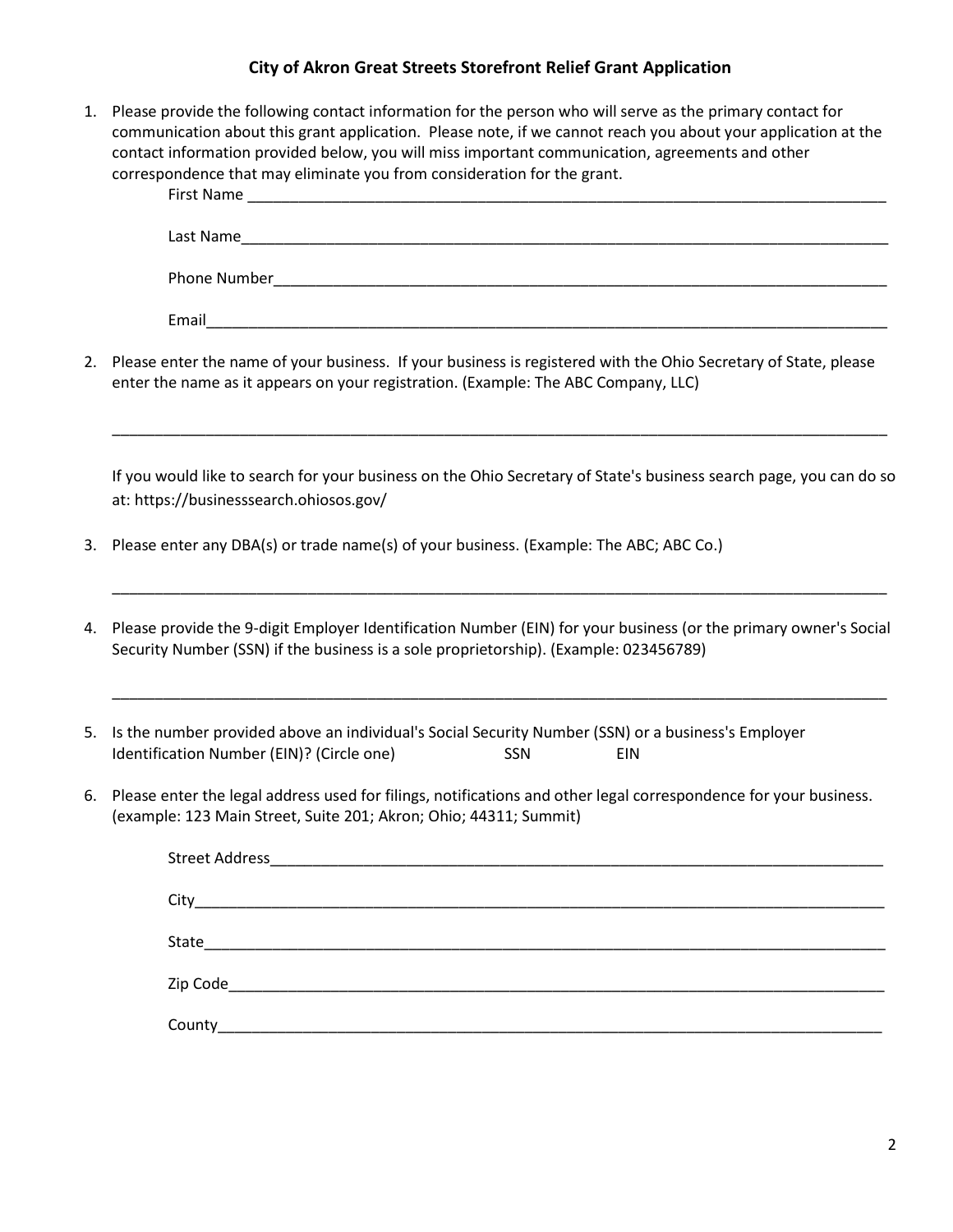- 7. Does your business have a physical storefront or retail facility located in Akron, Ohio? (Circle one) **Yes** No
- 8. Please enter the physical storefront or retail facility address of your Great Streets District business (if different from legal address entered above).

|                                                                                            | (example: 123 Main Street, Suite 201; Akron; Ohio; 44311; Summit)                                                                                                                                         |                                               |  |  |
|--------------------------------------------------------------------------------------------|-----------------------------------------------------------------------------------------------------------------------------------------------------------------------------------------------------------|-----------------------------------------------|--|--|
|                                                                                            |                                                                                                                                                                                                           |                                               |  |  |
|                                                                                            |                                                                                                                                                                                                           |                                               |  |  |
|                                                                                            |                                                                                                                                                                                                           |                                               |  |  |
|                                                                                            |                                                                                                                                                                                                           |                                               |  |  |
| 9.<br>In which of the Great Streets Districts below is your business located? (Circle one) |                                                                                                                                                                                                           |                                               |  |  |
|                                                                                            | Aster Avenue - Firestone Park                                                                                                                                                                             | Canton Road - Ellet                           |  |  |
|                                                                                            | East Copley                                                                                                                                                                                               | Goodyear Heights                              |  |  |
|                                                                                            | Kenmore Boulevard                                                                                                                                                                                         | Maple Valley                                  |  |  |
|                                                                                            | Merriman Valley                                                                                                                                                                                           | Middlebury                                    |  |  |
|                                                                                            | Sherbondy Hill                                                                                                                                                                                            | Temple Square - North Hill                    |  |  |
|                                                                                            | Wallhaven                                                                                                                                                                                                 | West Hill                                     |  |  |
|                                                                                            | 10. Was your business in operation on or before March 1, 2020? (Circle one)<br>Yes<br>No                                                                                                                  |                                               |  |  |
|                                                                                            |                                                                                                                                                                                                           |                                               |  |  |
|                                                                                            | 12. Which of the following does your organization identify as? (select all that apply - your response to this question<br>will not affect decision making for this grant in any way)<br><b>Check Here</b> |                                               |  |  |
|                                                                                            | $\Box$                                                                                                                                                                                                    | Minority-owned                                |  |  |
|                                                                                            | $\vert \ \ \vert$                                                                                                                                                                                         | Woman-owned                                   |  |  |
|                                                                                            | $\vert \ \ \vert$                                                                                                                                                                                         | Veteran-owned                                 |  |  |
|                                                                                            |                                                                                                                                                                                                           | LGBTQ+-owned                                  |  |  |
|                                                                                            |                                                                                                                                                                                                           | Other disadvantaged business (please specify) |  |  |
|                                                                                            |                                                                                                                                                                                                           | None of the above                             |  |  |

13. What is the race/ethnicity of the business owner? (Select all that apply)

Check Here

- ☐ Black
- ☐ African American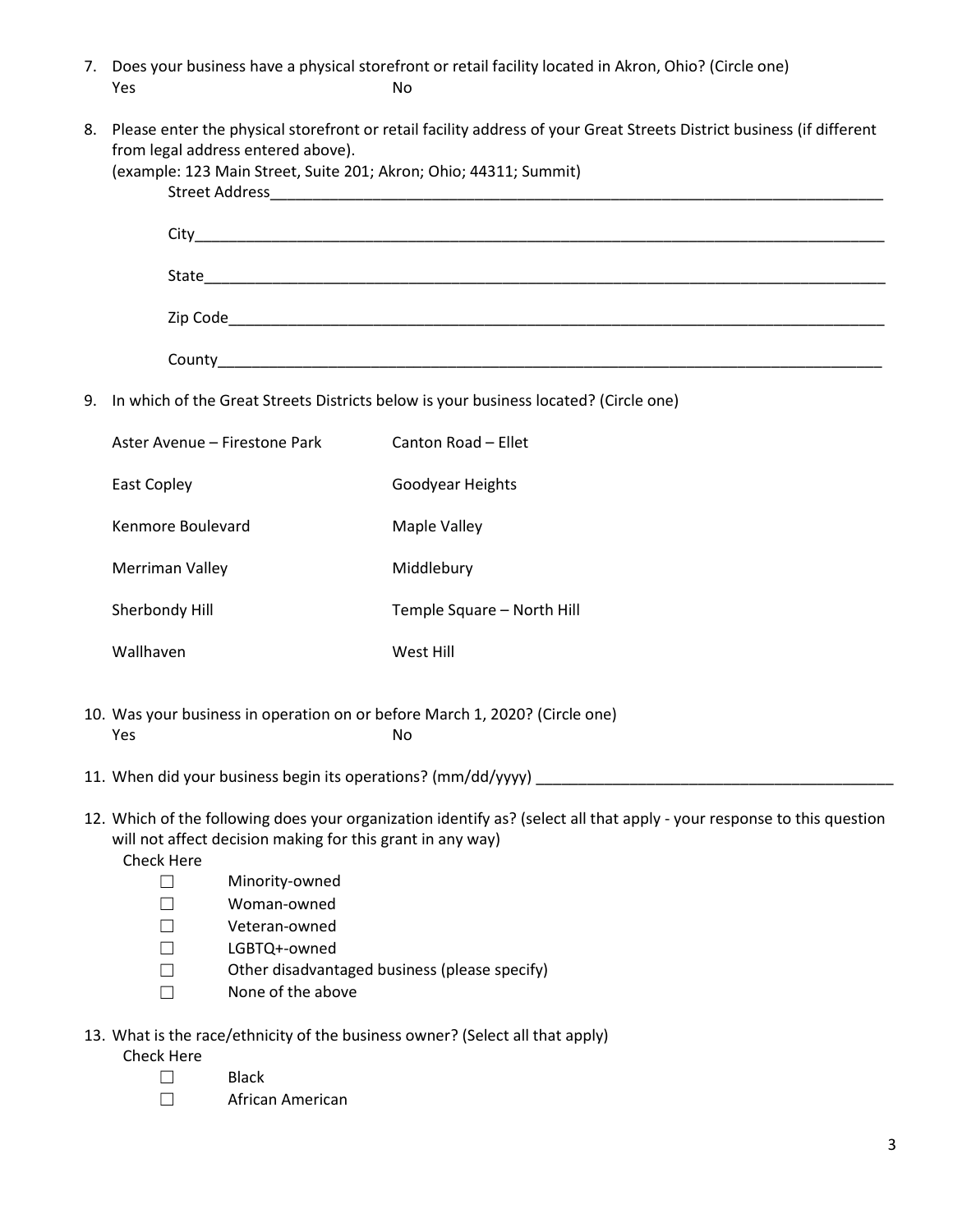- ☐ Hispanic or Latinx
- ☐ Asian
- $\Box$  American Indian
- ☐ White
- ☐ Other Race or Ethnicity

**For the following questions, "employees" should be counted as any individual who is: (i) employed as an employee who regularly works at least 20 hours per week and who is provided an IRS Form W-2 at the end of each calendar year, or**

**(ii) independently contracted with the business, regularly works at least 20 hours per week and who receives an IRS Form 1099 at the end of each calendar year.**

**If you are a self-employed entrepreneur, enter "1" for yourself.**

- 14. As of the time this application is submitted, does your business employ fewer than 50 employees? (Circle one) **Yes** No
- 15. **As of March 1, 2020**, how many employees did your business employ? (enter 0 if your business was not in operation on March 1, 2020)
- 16. **At the time of this application**, how many employees does your business employ? \_\_\_\_\_\_\_\_\_\_\_\_\_\_\_\_\_\_\_\_\_\_\_\_
- 17. Did your business have less than \$5 million in gross annual receipts for 2020? (Circle one) **Yes** No
- 18. What were your business's gross annual receipts (revenue) for 2019? (Please enter 0 if your business was not open prior to January 1, 2020)

\_\_\_\_\_\_\_\_\_\_\_\_\_\_\_\_\_\_\_\_\_\_\_\_\_\_\_\_\_\_\_\_\_\_\_\_\_\_\_\_\_\_\_\_\_\_\_\_\_\_\_\_\_\_\_\_\_\_\_\_\_\_\_\_\_\_\_\_\_\_\_\_\_\_\_\_\_\_\_\_\_\_\_\_\_\_\_\_\_\_\_

- 19. Approximately what were your business's gross annual receipts for 2020? (Example: 625,000)
- 20. Which of the following describes your business? (Circle one) Non-Profit For-Profit
- 21. Please specify the type of your organization. (Check one) Check Here
	- ☐ Sole Proprietorship
	- ☐ C-Corporation
	- ☐ S-Corporation
	- ☐ Limited Liability Company (LLC)
	- ☐ General Partnership
	- ☐ Limited Partnership
	- ☐ Limited Liability Partnership
	- ☐ Cooperative
	- ☐ Other\_\_\_\_\_\_\_\_\_\_\_\_\_\_\_\_\_\_\_\_\_\_\_\_\_\_\_\_\_\_\_\_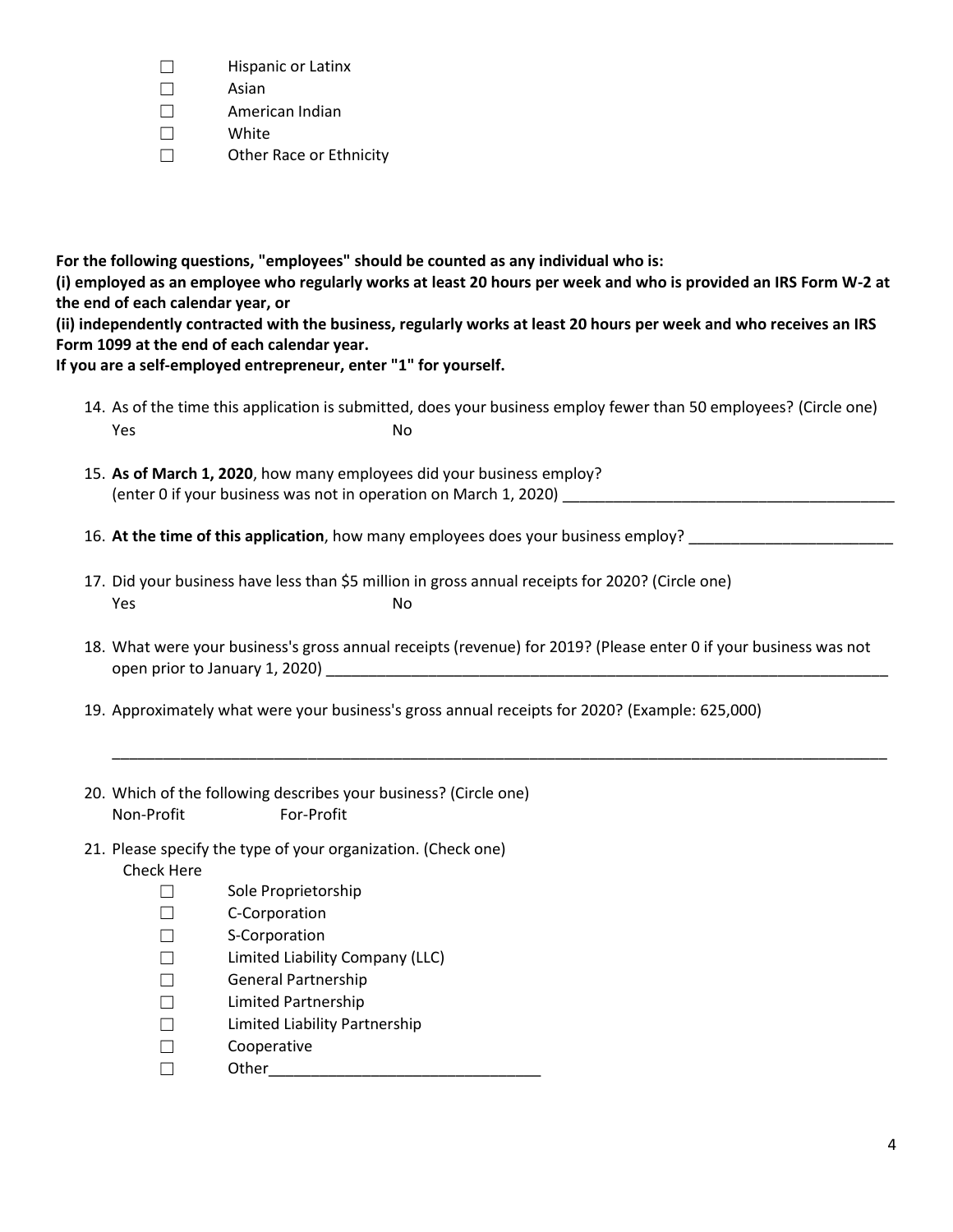22. Please estimate your business's **lost revenue** due to the pandemic. (Example: \$25,000)

23. Please estimate your business's **increased business expense** due to the pandemic. (Example: 1000)

\_\_\_\_\_\_\_\_\_\_\_\_\_\_\_\_\_\_\_\_\_\_\_\_\_\_\_\_\_\_\_\_\_\_\_\_\_\_\_\_\_\_\_\_\_\_\_\_\_\_\_\_\_\_\_\_\_\_\_\_\_\_\_\_\_\_\_\_\_\_\_\_\_\_\_\_\_\_\_\_\_\_\_\_\_\_\_\_\_\_\_

\_\_\_\_\_\_\_\_\_\_\_\_\_\_\_\_\_\_\_\_\_\_\_\_\_\_\_\_\_\_\_\_\_\_\_\_\_\_\_\_\_\_\_\_\_\_\_\_\_\_\_\_\_\_\_\_\_\_\_\_\_\_\_\_\_\_\_\_\_\_\_\_\_\_\_\_\_\_\_\_\_\_\_\_\_\_\_\_\_\_\_

\_\_\_\_\_\_\_\_\_\_\_\_\_\_\_\_\_\_\_\_\_\_\_\_\_\_\_\_\_\_\_\_\_\_\_\_\_\_\_\_\_\_\_\_\_\_\_\_\_\_\_\_\_\_\_\_\_\_\_\_\_\_\_\_\_\_\_\_\_\_\_\_\_\_\_\_\_\_\_\_\_\_\_\_\_\_\_\_\_\_\_

\_\_\_\_\_\_\_\_\_\_\_\_\_\_\_\_\_\_\_\_\_\_\_\_\_\_\_\_\_\_\_\_\_\_\_\_\_\_\_\_\_\_\_\_\_\_\_\_\_\_\_\_\_\_\_\_\_\_\_\_\_\_\_\_\_\_\_\_\_\_\_\_\_\_\_\_\_\_\_\_\_\_\_\_\_\_\_\_\_\_\_

\_\_\_\_\_\_\_\_\_\_\_\_\_\_\_\_\_\_\_\_\_\_\_\_\_\_\_\_\_\_\_\_\_\_\_\_\_\_\_\_\_\_\_\_\_\_\_\_\_\_\_\_\_\_\_\_\_\_\_\_\_\_\_\_\_\_\_\_\_\_\_\_\_\_\_\_\_\_\_\_\_\_\_\_\_\_\_\_\_\_\_

\_\_\_\_\_\_\_\_\_\_\_\_\_\_\_\_\_\_\_\_\_\_\_\_\_\_\_\_\_\_\_\_\_\_\_\_\_\_\_\_\_\_\_\_\_\_\_\_\_\_\_\_\_\_\_\_\_\_\_\_\_\_\_\_\_\_\_\_\_\_\_\_\_\_\_\_\_\_\_\_\_\_\_\_\_\_\_\_\_\_\_

\_\_\_\_\_\_\_\_\_\_\_\_\_\_\_\_\_\_\_\_\_\_\_\_\_\_\_\_\_\_\_\_\_\_\_\_\_\_\_\_\_\_\_\_\_\_\_\_\_\_\_\_\_\_\_\_\_\_\_\_\_\_\_\_\_\_\_\_\_\_\_\_\_\_\_\_\_\_\_\_\_\_\_\_\_\_\_\_\_\_\_

24. Please provide a description of the activities of this business or the nature of its goods/services sold.

25. Is your business current on all federal taxes? Please answer "Yes" if you are current on taxes filed to date. You may also answer "Yes" if you have not filed and paid your 2020 federal taxes. (Circle one)

> Yes No If you answered "No," to #25 above, Is your business a party to a valid and current delinquent tax contract or payment plan for these federal taxes? Yes No

26. Is your business current on all state taxes? Please answer "Yes" if you are current on sales and CAT taxes filed to date. You may also answer "Yes" if you have not filed and paid your 2020 state taxes for which you are liable, but have not yet filed.

Yes No If you answered "No," to #26 above, Is your business a party to a valid and current delinquent tax contract or payment plan for these state taxes? Yes No

27. Is your business current on all local taxes (local income tax and property taxes for which due dates have passed)?

> Yes No If you answered "No," to #27 above, Is your business a party to a valid and current delinquent tax contract or payment plan for these local taxes?

Yes No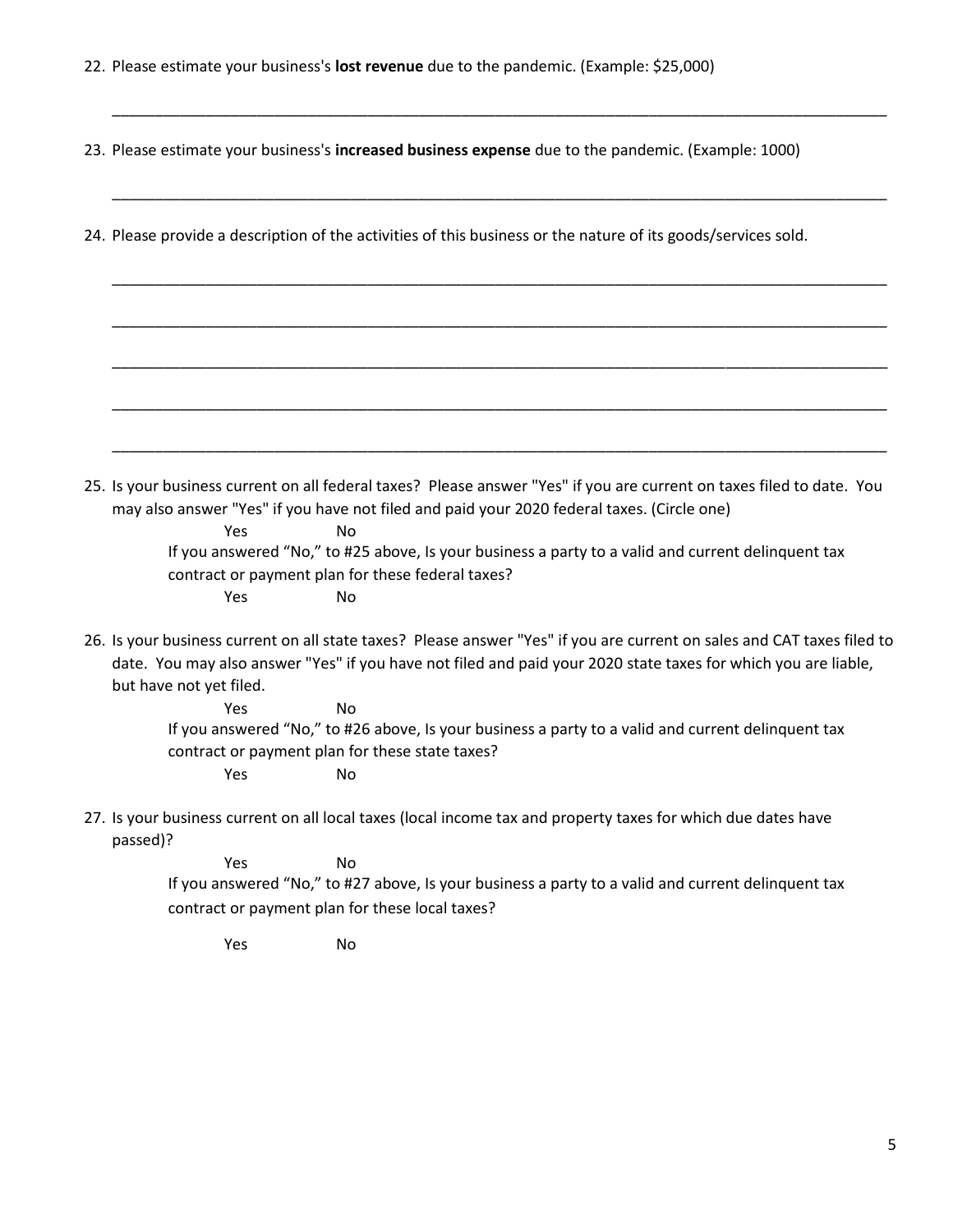**In this section of the application, we will list documents required to complete our full review of all submissions. Files to prepare for upload in this form (print and submit or scan and email to greatstreetsgrant@greaterakronchamber.org):**

- 1. **An up-to-date copy of your IRS Form W-9.** 
	- $\circ$  To access a blank W-9 form online, copy and paste this link into a new window of a web browser:

akronohcoc.weblinkconnect.com/External/WCPages/WCWebContent/WebContentPage.aspx?ContentID=804

Please ensure that the W-9 is completed using the business's EIN if it has one. Otherwise, for sole proprietors, use the business owner's SSN.

- 2. **A copy of your most recent (2019 or 2020) tax return.**
	- $\circ$  Include at least the first full page of your tax return or the entire document. This page should include total income, expenses and tax. Some tax filing programs use a "cover page" as page one that identifies the business or tax filer, but does not include income, expense and tax information. In this case the correct "summary" page is usually page 2.
	- $\circ$  If your business is too new to have a tax return, please attach a copy of your Secretary of State registration instead.
- 3. **If you are providing an IRS Form 1040 or 1040-SR, then you must also provide a copy of your Schedule C which summarizes your business income and expenses.** If you submit a business tax form (not a 1040 or 1040-SR), then we will not ask you for a Schedule C.
- 4. **Documentation verifying eligible business costs were incurred by the applicant** from March 1, 2020, through June 1, 2021. The attachment must clearly identify the business name and must match the name submitted in this application. The total eligible business costs covered in these files should cover the full amount of a grant under this program, which is estimated to be up to \$4,000.

Only the following documentation will be accepted to prove business costs incurred:

- o Payroll records
- o Utility bills charged to the business named in the application
- o Rent or mortgage payments for business premises (only payments for non-residential properties will be accepted) charged to the business named in the application
- $\circ$  Supplies or equipment purchased by, leased, financed or charged to the business named in this application between March 1, 2020, and June 1, 2021
- 28. What expenses under eligible business costs are attached?

#### Check Here

- ☐ Payroll documentation
- ☐ Utility bills documentation
- ☐ Rent or mortgage documentation
- ☐ Supplies or equipment documentation
- ☐ Other\_\_\_\_\_\_\_\_\_\_\_\_\_\_\_\_\_\_\_\_\_\_\_\_\_\_\_\_\_\_\_\_

29. What is the total cost covered by the documentation you have attached for Eligible Business Costs?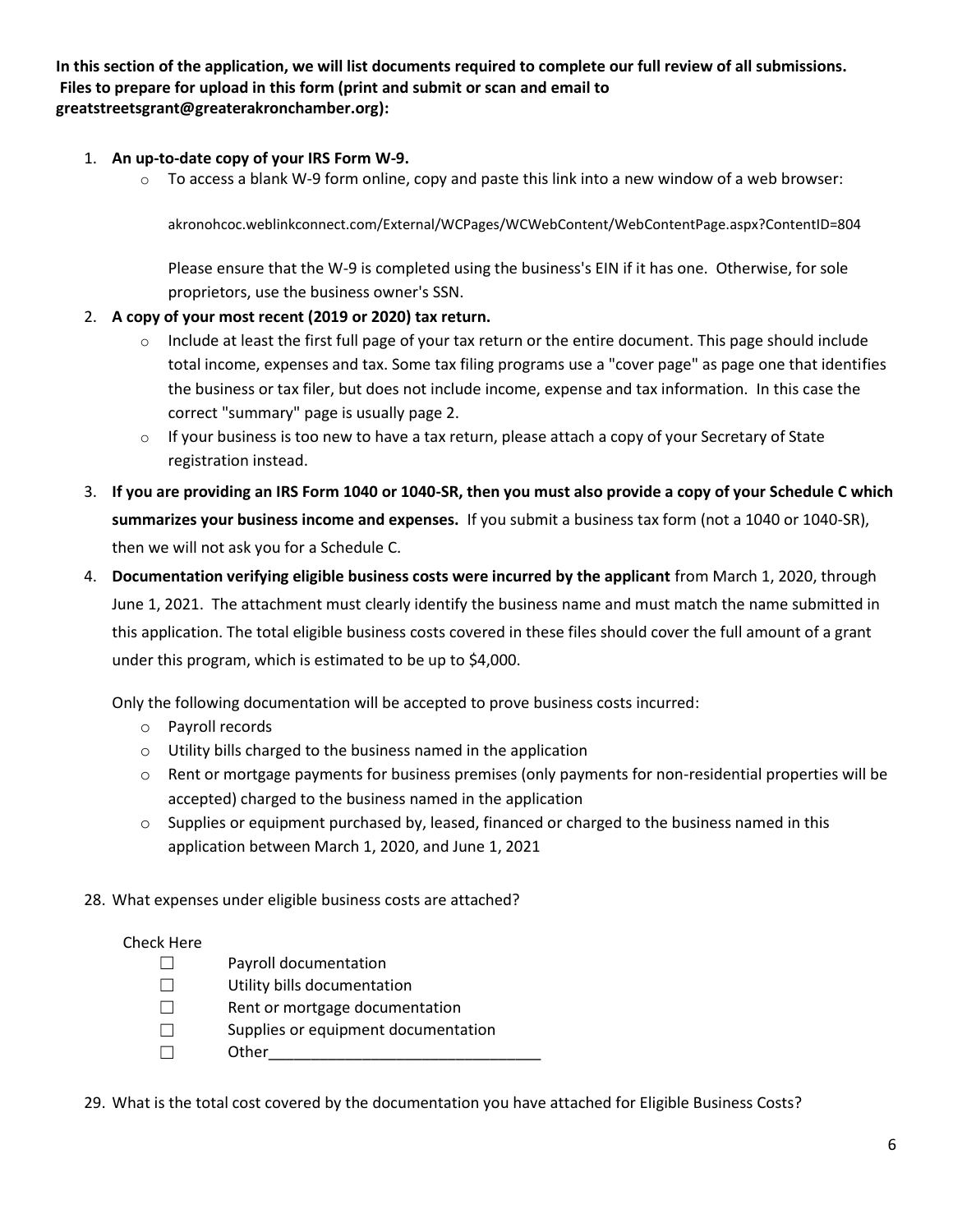- \$
- 30. What are your 3 most pressing concerns as an entrepreneur? Please order them so that the most pressing is on

| top. |  |
|------|--|
| а.   |  |
|      |  |
| b.   |  |
|      |  |
| c.   |  |
|      |  |

31. If you could receive actionable support or help in any one area of your business, what would it be?

32. How would you rate the level of support that the City of Akron provides to its entrepreneurs and business owners? (Your response will have no impact on your grant application, and will help the city continuously improve the services it provides)

Check Here

- $\Box$ Excellent  $\Box$ Good
- $\Box$ Average
- $\Box$ Poor
- Terrible  $\Box$
- 33. Could you please elaborate on your response above?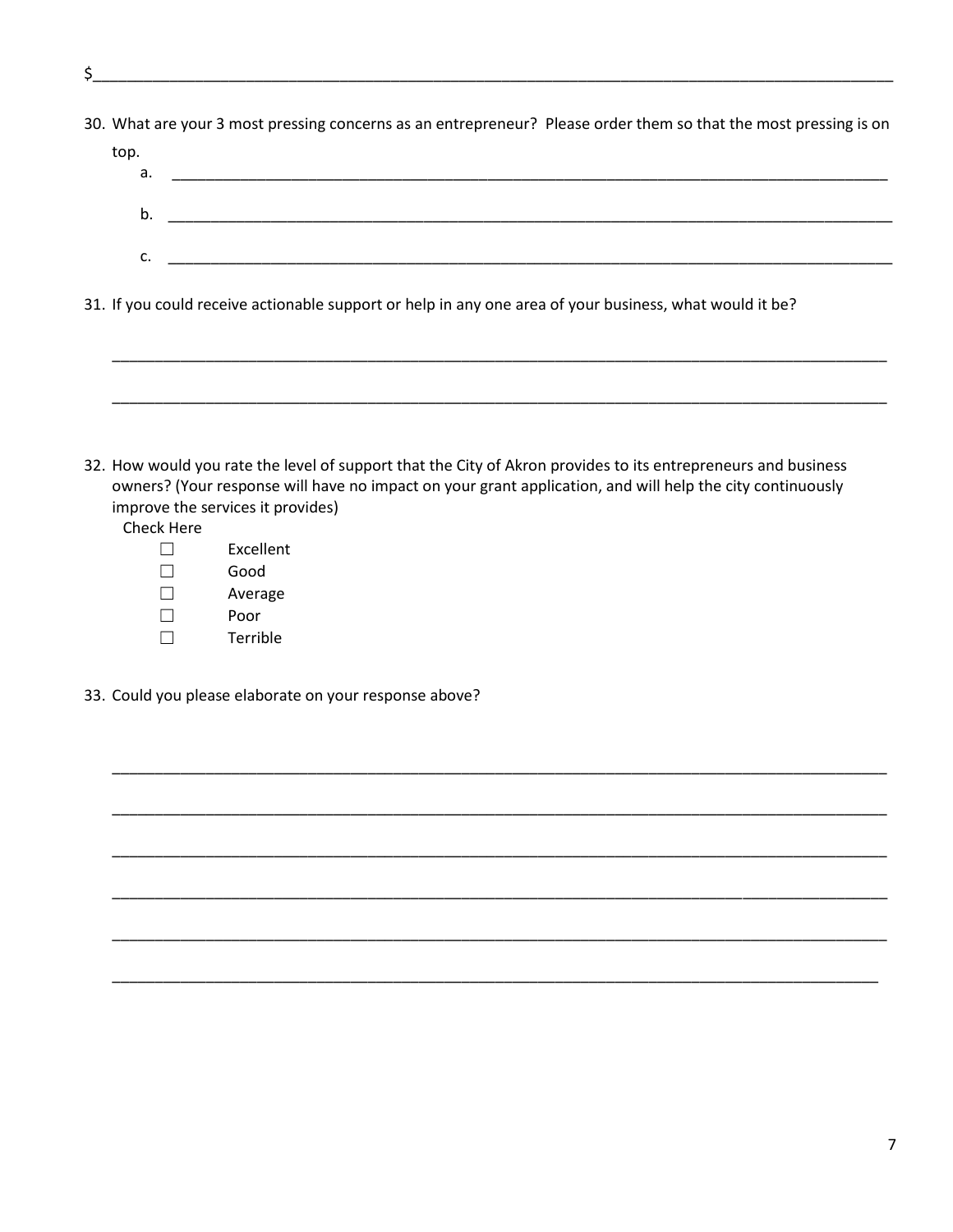34. By checking "Yes, I acknowledge" below and submitting this application, I attest that the business identified in

this application meets the definition of **"eligible business"** as defined below:

Yes, I acknowledge

| The applicant is a for-profit entity                                                   |
|----------------------------------------------------------------------------------------|
| The applicant business has fewer than 50 employees as of the time this application is  |
| submitted. Here, "employees" should be counted as any individual who is: (i)           |
| employed as an employee who regularly works at least 20 hours per week and who is      |
| provided an IRS Form W-2 at the end of each calendar year, or (ii) independently       |
| contracted with the business, regularly works at least 20 hours per week and who       |
| receives an IRS Form 1099 at the end of each calendar year.                            |
| The applicant business had less than 5 million in gross annual receipts in 2020.       |
| The applicant business has a physical storefront or retail facility in a Great Streets |
| District in Akron, Ohio.                                                               |
| The applicant business is currently operating and has done so since March 1, 2020,     |
| except for interruptions required by COVID-19 public health orders, and has the        |
| ability to continue operations as a going concern, taking into account a potential     |
| program grant.                                                                         |
| The applicant business has experienced revenue loss or incurred unplanned costs        |
| substantially caused by COVID-19 and you believe a grant from the program will have    |
| an impact on your ability to fund the costs of disruption and support your operations  |
| and recovery due to the impact of COVID-19. Furthermore, the applicant business        |
| intends to continue its business operations following the pandemic.                    |
| The applicant business is in good standing with the Ohio Secretary of State, the Ohio  |
| Department of taxation, and any other governmental agency charged with regulating      |
| the business.                                                                          |
| If the applicant business has received a forgivable PPP loan or other grant funding    |
| made available through CARES act resources (Summit County Small Business               |
| Emergency Relief Grant Program, Downtown Akron COVID-19 Recovery Grant                 |
| Program, Downtown Akron CARES Act Grant, State of Ohio Small Business Relief           |
| Program, etc.) the money received from this grant, if awarded, will not be spent on    |
| the same specific cost items that were submitted and reimbursed for those programs.    |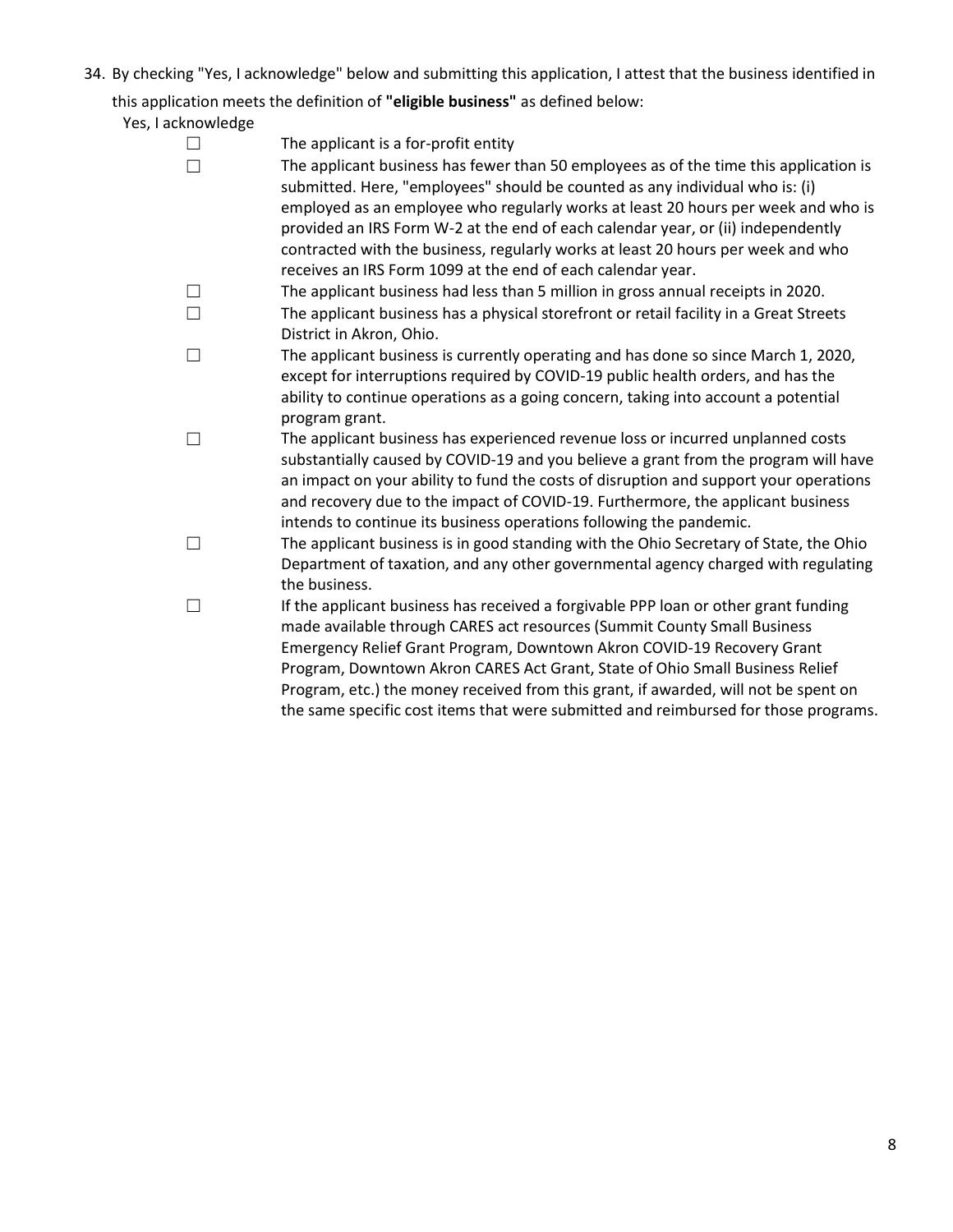35. By checking "Yes, I acknowledge" below and submitting this application, I attest that the business identified in this application does not meet the definition of **"ineligible business"** as defined below.

Applicant businesses are ineligible if:

- Yes, I acknowledge
	- ☐ The applicant business is a non-profit entity. ☐ The applicant business is publicly traded.  $\Box$  The applicant business is operated by a governmental agency or entity. ☐ The applicant business is a "Club," as defined in Section 4301.01 of the Ohio Revised Code. ☐ The applicant business is primarily engaged in political or lobbying activities, or political issue advocacy?  $\Box$  The applicant business operates as a sexually oriented business as that term is defined in Section 2907.40 of the Ohio Revised Code.  $\Box$  The applicant business engages in conduct regulated by the state casino control commission or operates Video Lottery Terminals as that term is defined in Section 3770.21 of the Ohio Revised Code.  $\Box$  A majority legal interest in the applicant business is owned by individuals who are under the age of eighteen. ☐ The applicant business is a hospital, ambulatory surgical center, private school, or long-term care center.  $\Box$  The applicant business is primarily engaged in the sale, cultivation or distribution of cannabis products. ☐ The applicant business is primarily engaged in the sale or distribution of liquor, not including restaurants or bars.  $\Box$  The applicant business primarily sells tobacco products, cigarettes, electronic smoking devices, or vapor products as those terms are defined in Section 2927.02 of the Ohio Revised Code.  $\Box$  The applicant business is a utility provider. ☐ The applicant business is in bankruptcy or receivership.  $\Box$  The applicant business does not generate revenue that is solely considered as passive activity by the Internal Revenue Service for income purposes and/or that is a sole proprietor without employees that reports business income on a 1040 Schedule C that is less than 25% of the adjusted gross income of the individual filing the 1040 Schedule C. ☐ The applicant business is a financial institution that makes loans or issues credit to the
		- public including, but not limited to, banks, credit unions, payday lenders, or any other similar business.
- 36. By checking "Yes, I acknowledge" below and submitting this application, I attest that the expenses submitted for reimbursement by this grant are "eligible costs" as defined below, and were incurred between March 1, 2020, and June 1, 2021, for which payment has been uncertain, difficult or not possible due to revenue loss or unplanned costs caused by COVID-19:

Yes, I acknowledge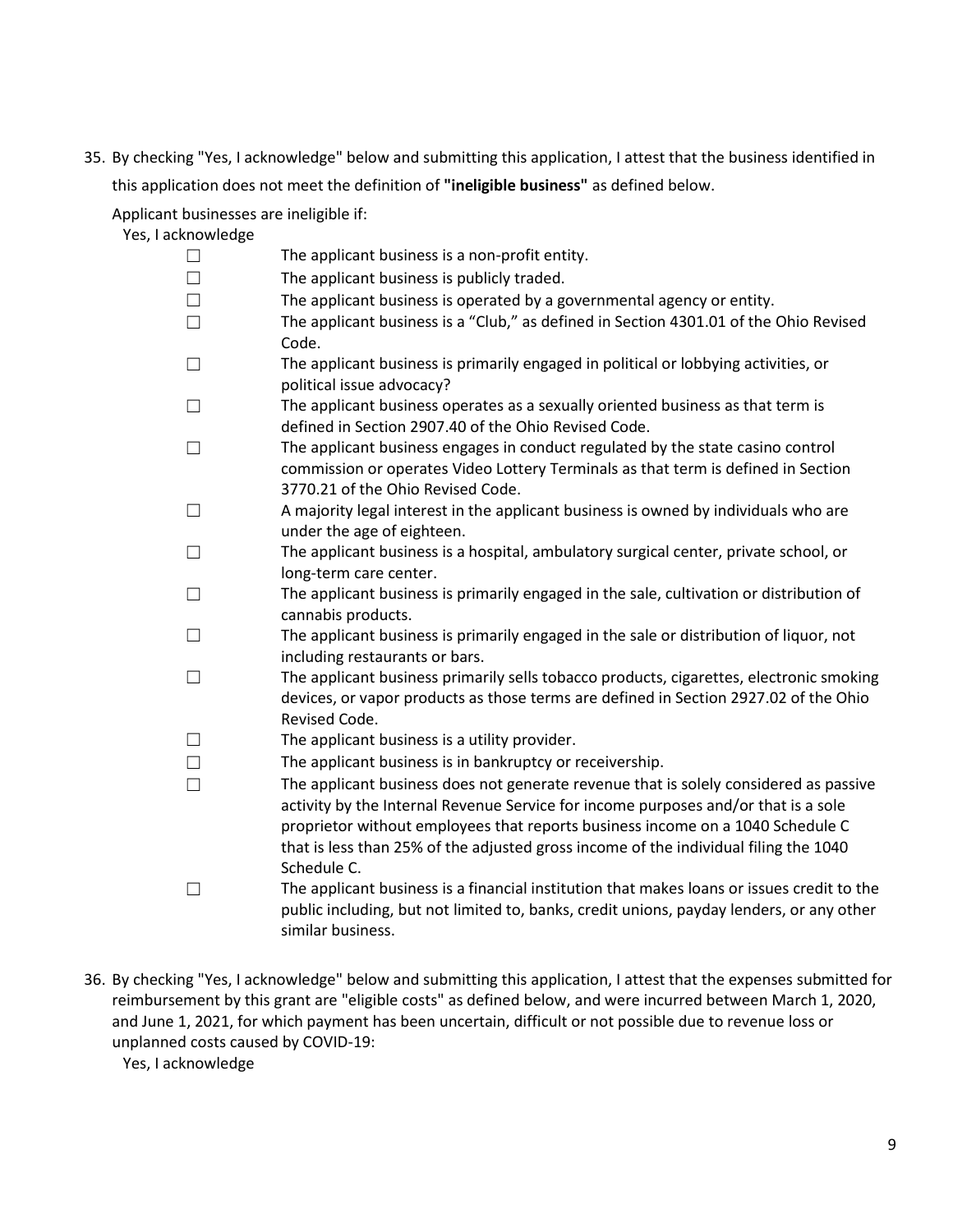- ☐ Personal protective equipment to protect employees, customers, or clients from COVID-19. ☐ Measures taken to protect employees, customers, or clients from COVID-19. ☐ Mortgage or rent payments for business premises (personal residences explicitly excluded). ☐ Utility payments (excludes utilities for personal residences and cellular phones not used primarily for business purposes).
- ☐ Salaries, wages, or compensation paid to contractors or employees, including an employer's share of health insurance costs.
- ☐ Business supplies or equipment.
- 37. Please estimate how much total "eligible costs", as defined above, your business has incurred between March 1, 2020, and June 1, 2021. (Example: \$25,000) \$
- 38. By checking "Yes, I acknowledge" below and submitting this application, I attest that the applicant business identified in this application will not use a City of Akron Great Streets Storefront Relief Grant award for

"ineligible costs" as defined below:

Yes, I acknowledge

- ☐ Costs incurred for non-business purposes.
- ☐ Costs incurred for political purposes.

☐ Costs incurred for which the business has or will receive reimbursement from another source, including any other government loan or grant program and insurance proceeds.

39. By checking "Yes, I acknowledge" below and submitting this application, I attest that the applicant business will keep records of all specific expenses for which the funds were used for a period of five (5) years from the final expenditure of received funds. And, I agree to produce those records should an audit of the program or the business's use of funds require me to do so.

\_\_\_\_\_\_ Yes, I acknowledge the above statement

- 40. By checking "Yes, I acknowledge" below and submitting this application, I attest that:
	- Yes, I acknowledge

☐ I am an authorized representative of the applicant business with authority to submit an application for the City of Akron Great Streets Storefront Relief Grant.

- ☐ Under penalty of perjury and/or recapture of City of Akron Great Streets Storefront Relief Grant funds received, all of the information in this application is true and correct to the best of my knowledge as an individual authorized to submit an application for the City of Akron Great Streets Storefront Relief Grant on behalf of the applicant business.
- ☐ Under penalty of perjury and/or recapture of City of Akron Great Streets Storefront Relief Grant funds received, the attachments contained in this application are true and complete records of the applicant business.
- $\Box$  I certify that the business identified in this application has suffered a negative economic impact as a result of COVID-19 and that total amount of COVID-related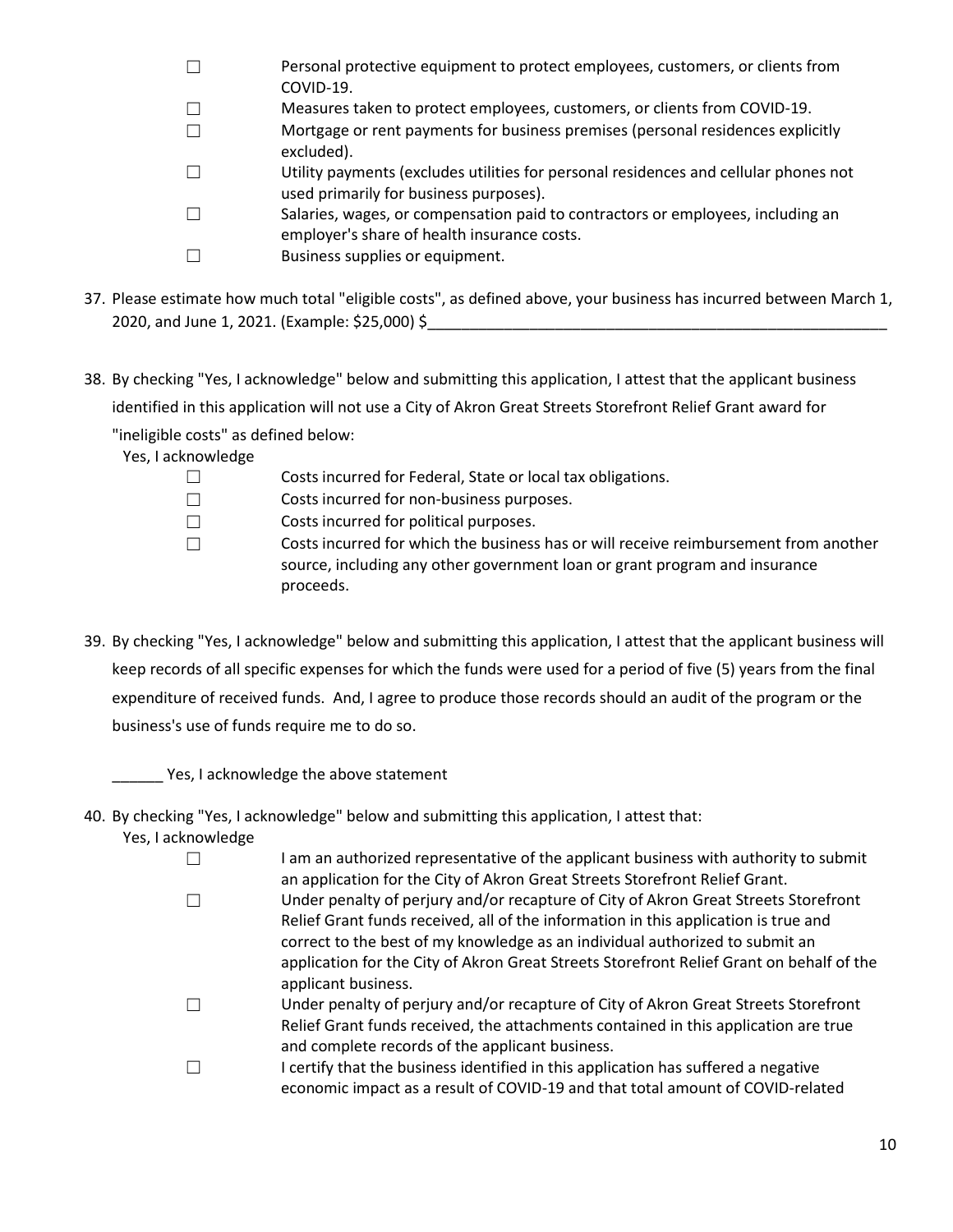economic impact incurred exceeds the total amount of support received from state, local and federal relief programs funded by the CARES Act. Additionally, I verify that any grant funds received from the City of Akron will not be used to pay for expenditures that have already been reimbursed through any other state, local and federal relief programs funded by the CARES Act

41. By clicking "Yes, I acknowledge" below and submitting this application, the applicant represents and certifies to the City of Akron and the Greater Akron Chamber ("Grantor") that the applicant is a duly authorized representative, capable of legally binding the applicant business ("Grantee").

Grantee acknowledges that any person who knowingly makes a false statement to obtain an award of financial assistance may be required under Section 9.66(C) of the Ohio Revised Code to repay such financial assistance and shall be ineligible for any future economic development assistance from the State of Ohio, any state agency, or political subdivisions. Also, any person who provides a false statement to secure economic development assistance may be guilty of falsification, a misdemeanor of the first degree, pursuant to Section 2921.13(F)(1) of the Ohio Revised Code.

Furthermore, the undersigned certifies that the Grantee has suffered losses as a result of COVID-19 and that the total amount of COVID-related costs incurred exceeds the total amount of support received from state, local and federal relief programs funded by the CARES Act. Additionally, the undersigned verifies that any grant funds received from the City of Akron will not be used to pay for expenditures that have already been reimbursed through any other state, local, or federal relief programs funded by the CARES Act.

Furthermore, the Grantee agrees to indemnify and hold harmless Grantor and their officials, employees, agents, and assigns from any and all liability, loss, claim, damage, cost and expense arising from or related to the Grant, including the failure of any certification of Grantee to be correct in all respects.

\_\_\_\_\_\_\_\_\_\_\_\_ Yes, I acknowledge the above statement

42. I understand that I am applying for a grant that is being funded with public dollars, and that a final list of businesses who receive grants under this program will be made public.

**EXECUTE:** Yes, I acknowledge the above statement